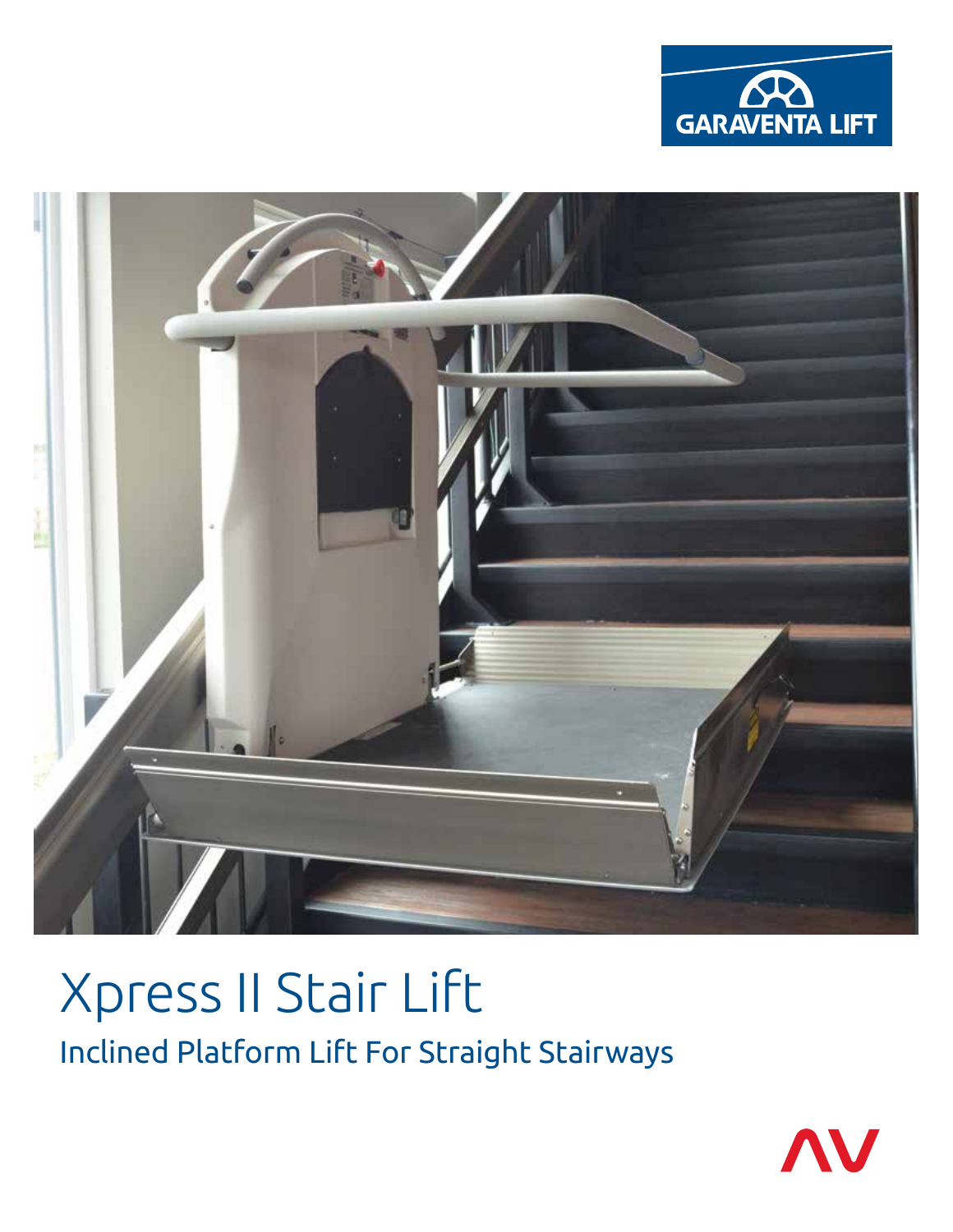## Technical Information

### Specifications

| <b>Standard Platform Sizes</b> | 800mm x 1250mm (31 1/2" x 49 1/4")<br>800mm x 1000mm (31 1/2" x 39 3/8")<br>750mm x 900mm (29 1/2" x 35 1/2")  |
|--------------------------------|----------------------------------------------------------------------------------------------------------------|
| <b>Optional Platform Sizes</b> | 675mm x 1000mm (26 1/2" x 39 3/8")<br>725mm x 1000mm (28 1/2" x 39 3/8")                                       |
| Rated Load                     | 250 kg (550 lbs)                                                                                               |
| Speed                          | Up: 4m (13 ft) per minute<br>Down: 4.9 m (16 ft.) per minute                                                   |
| <b>Operating Controls</b>      | Continuous pressure switches, 24 VDC.                                                                          |
| <b>Drive System Motor</b>      | $0.75$ H.P.                                                                                                    |
| <b>Power Requirements</b>      | 208-240 VAC, 50/60 HZ single phase on a dedicated<br>(North America = 20 amp, International = 15 amp) circuit. |
| <b>Power Transmission</b>      | Rack & pinion                                                                                                  |
| <b>Emergency Use</b>           | A handwheel is provided. Auxiliary power system available.                                                     |
| Rail System                    | Champagne anodized aluminum extrusion with integrally mounted zinc plated gear rack.                           |
| Overspeed Safety               | Mechanical overspeed sensor and lock, with electrical drive cut-out protection.                                |
| <b>Xpress Delivery Time</b>    | Standardized components allow for fast delivery times.                                                         |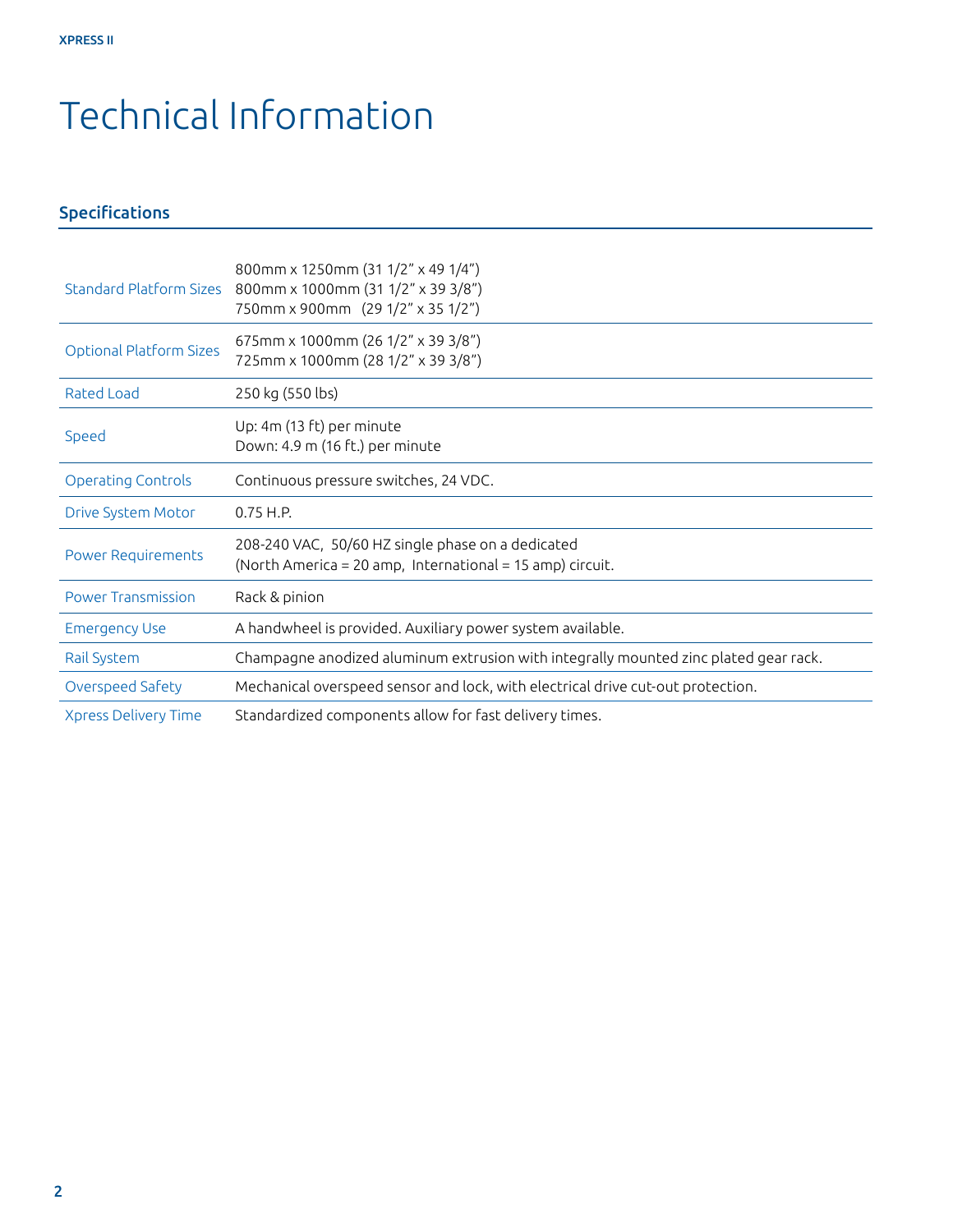### Features

### Features

| Standard | · 800 x 1250mm ADA compliant platform<br>• Choice of three standard platform sizes<br>• Passenger grab rail<br>. Under platform obstruction sensing plate and bi-directional ramp sensors<br>• Emergency manual lowering and folding system<br>• Ready lamp safety indicator<br>• Power-fold platform and ramps<br>• Keyed Call Stations<br>• Keyless platform for easier operation<br>• Large illuminated platform directional buttons and an emergency stop button<br>• Powered platform safety arms<br>• 2 year warranty                                                                                                                                             |
|----------|-------------------------------------------------------------------------------------------------------------------------------------------------------------------------------------------------------------------------------------------------------------------------------------------------------------------------------------------------------------------------------------------------------------------------------------------------------------------------------------------------------------------------------------------------------------------------------------------------------------------------------------------------------------------------|
| Optional | • Auxiliary power system<br>. Fold down seat with seat belt<br>· Side-load platform for installations with confined lower landings<br>• Keyed platform operation for added security<br>. Wireless call stations (not available with emergency stop or attendant call functions)<br>• Vandal resistant platform lock (electric)<br>• Attendant remote control<br>• Narrow platform sizes<br>• Platform folds automatically if left unattended at landing to keep stairways clear<br>• Optional RAL colors<br>• Pedestrian audio visual alert<br>• Building fire alarm integration<br>• Outdoor cover (vinyl)<br>• Extended warranty (5 additional years) * USA/Canada on |



The optional fold-down ambulatory seat and seat belt allows a person with limited mobility to comfortably operate the Xpress II.